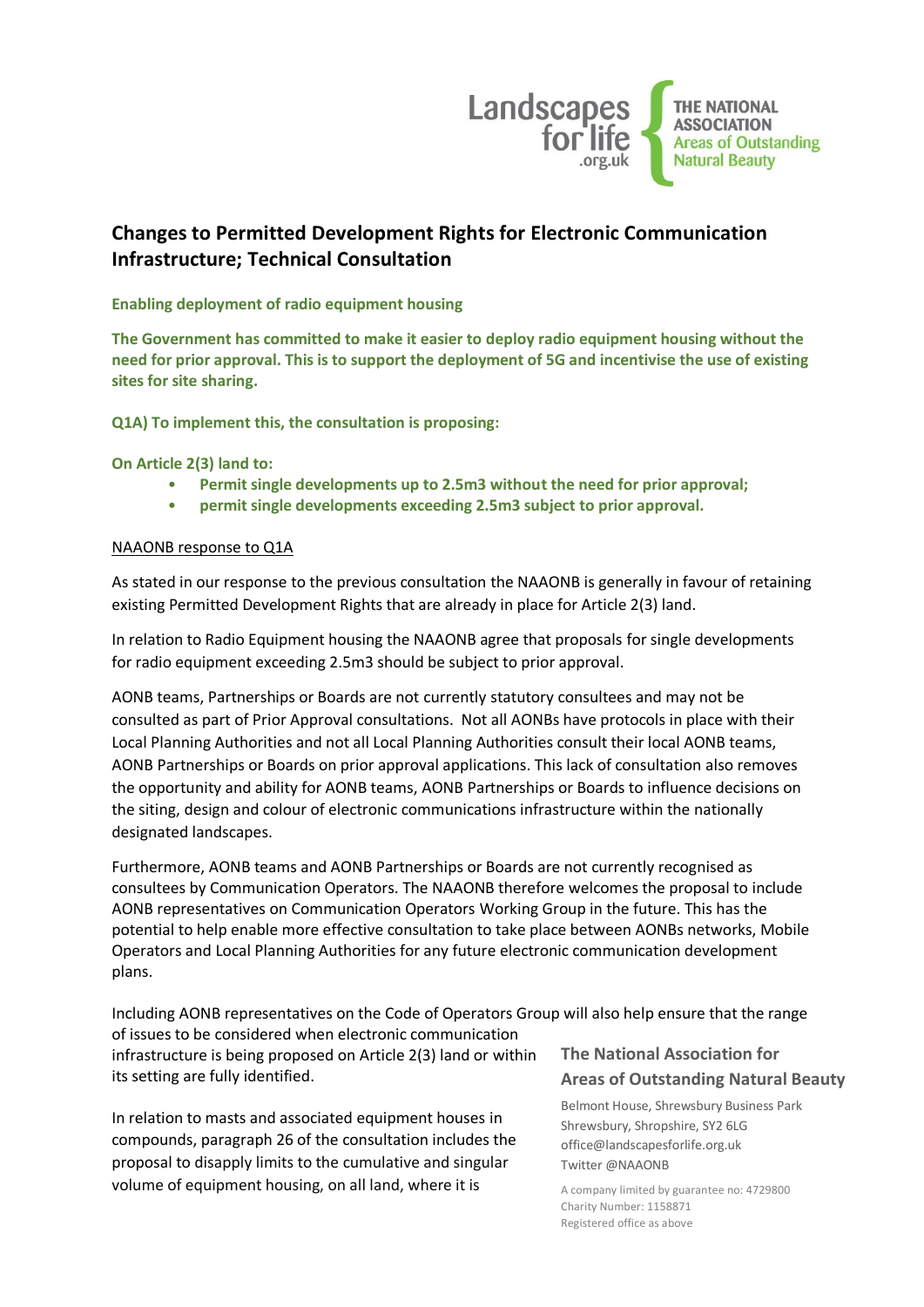deployed in a permitted compound of up to 100 square metres in area. It is proposed that such proposals would be subject to certain conditions, however no detailed information has been included in the consultation document about the conditions that would need to be met.

Compounds up to 100 square metres on or close to Article 2(3) land could be potentially damaging to the protected landscapes, both in isolation and cumulatively. Further information about the conditions under consideration is needed.

The aims of providing better and more reliable telecommunications can in some circumstances be facilitated in sensitive landscapes through the use of mitigating colours and finishes. Often, shiny gloss paints have been used which reflect sunlight and draw attention to masts and their associated antennae. Colour pallets need to be specifically tailored to local site conditions and aspect - dark blues and greens are often applied to ancillary telecommunication structures and components when often softer yellows and brown-green hues of natural vegetation would be more appropriate in more rural locations.

Fencing of compounds, because of the materials and colours proposed, often stand out more than the equipment within them and can fundamentally impact upon the natural beauty of the protected landscape, typically by introducing a more industrial presence through high security fencing, security cameras and lighting. These issues will need careful consideration and objective appraisal in all future schemes to mitigate the impacts.

#### **Strengthening existing ground-based masts**

**To enable the upgrading of sites to support both 4G and 5G infrastructure and to extend network coverage, existing ground-based masts will need to be strengthened and increased in height. This is necessary to enable masts to accommodate additional equipment and enable greater sharing of infrastructure between operators**

**The Government has committed to make it easier to strengthen existing masts without the need for prior approval to be given by the local planning authority. This is to encourage use and sharing of existing masts and so limit the need for new ones.**

**To facilitate this the consultation is seeking views on the removal or the need for prior approval from Local Planning Authorities for proposals seeking to increase the width of existing ground based masts up to specified limits.** 

**Q 2A) To implement this, the consultation is proposing:** 

**To permit the alteration or replacement of existing masts with wider masts, subject to the following limits:** 

**on all land, for existing masts less than one metre wide, permit increasing the width by up to twothirds without the need for prior approval;** 

**where an existing mast is greater than one metre wide, permit increases in width without the need for prior approval.** 

**Subject to consultation responses this would be by either:** 

**(a) up to one half or two metres (whichever is greater) on all land (including Article 2(3) land and land on a highway); or**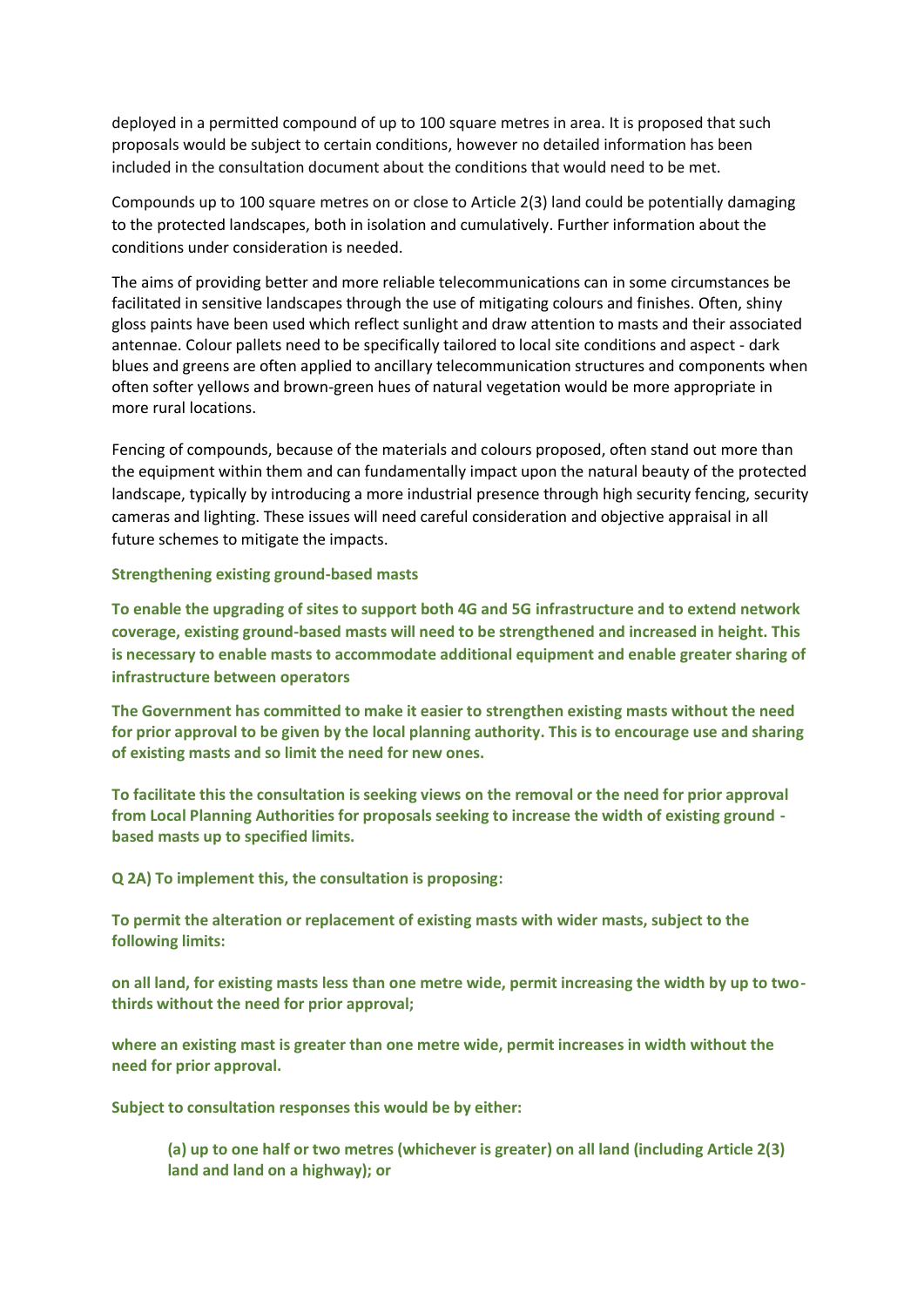**(b) up to one third or one metre (whichever is greater) on Article 2(3) land and land on a highway, and one half or two metres on all other land.** 

**on all land permit greater increases in width than proposed above subject to prior approval that any change in width is calculated by comparing the widest part of an existing mast with the widest part of the new altered or replacement mast.** 

**The above proposals would not apply on land on or within sites of special scientific interest.**

**Q2B) For existing masts greater than one metre wide we have proposed two alternative options:** 

**Permit the alteration or replacement of existing masts with wider masts, subject to the following limits:**

**Option A) - up to one half or two metres (whichever is greater) on all land (including Article 2(3) land and land on a highway), or** 

**Option B) - up to one third or one metre (whichever is greater) on Article 2(3) land and land on a highway, and one half or two metres on all other land.** 

**Greater increases in width than proposed above would be subject to prior approval. The above proposal would also not apply on land on or within sites of special scientific interest. response**

#### NAAONB response Q2A & 2B

The NAAONB supports the aspiration in the Technical Consultation to encourage operators to use and sharing existing masts and to limit the need for new ones. It is acknowledged that existing ground bases masts will need to be strengthened (in terms of width) to accommodate additional equipment and enable greater sharing of infrastructure between operators.

Options (a) and (b) set out in Section 2A and 2B for increasing the width of existing ground-based masts that are either less than 1m and greater than 1m wide seem unnecessarily complex.

The NAAONB question this approach.

Areas of Outstanding Natural Beauty and National Parks have the highest level of protection in relation to conserving and enhancing landscape and scenic beauty.

Areas of Outstanding Natural Beauty and National Parks are classed as Protected Landscapes and are defined within the definition of Article 2 (3) land in the General Permitted Development Order.

National Landscapes are, generally speaking, highly sensitive to change and not all National Landscapes have the same capacity to accept change. A one size fits all approach, from the National Landscape perspective, is not considered appropriate

The setting of National Landscapes, and views to and from them, are important aspects of sustaining the character and quality of National Landscapes. This is recognised in the National Planning Practice Guidance.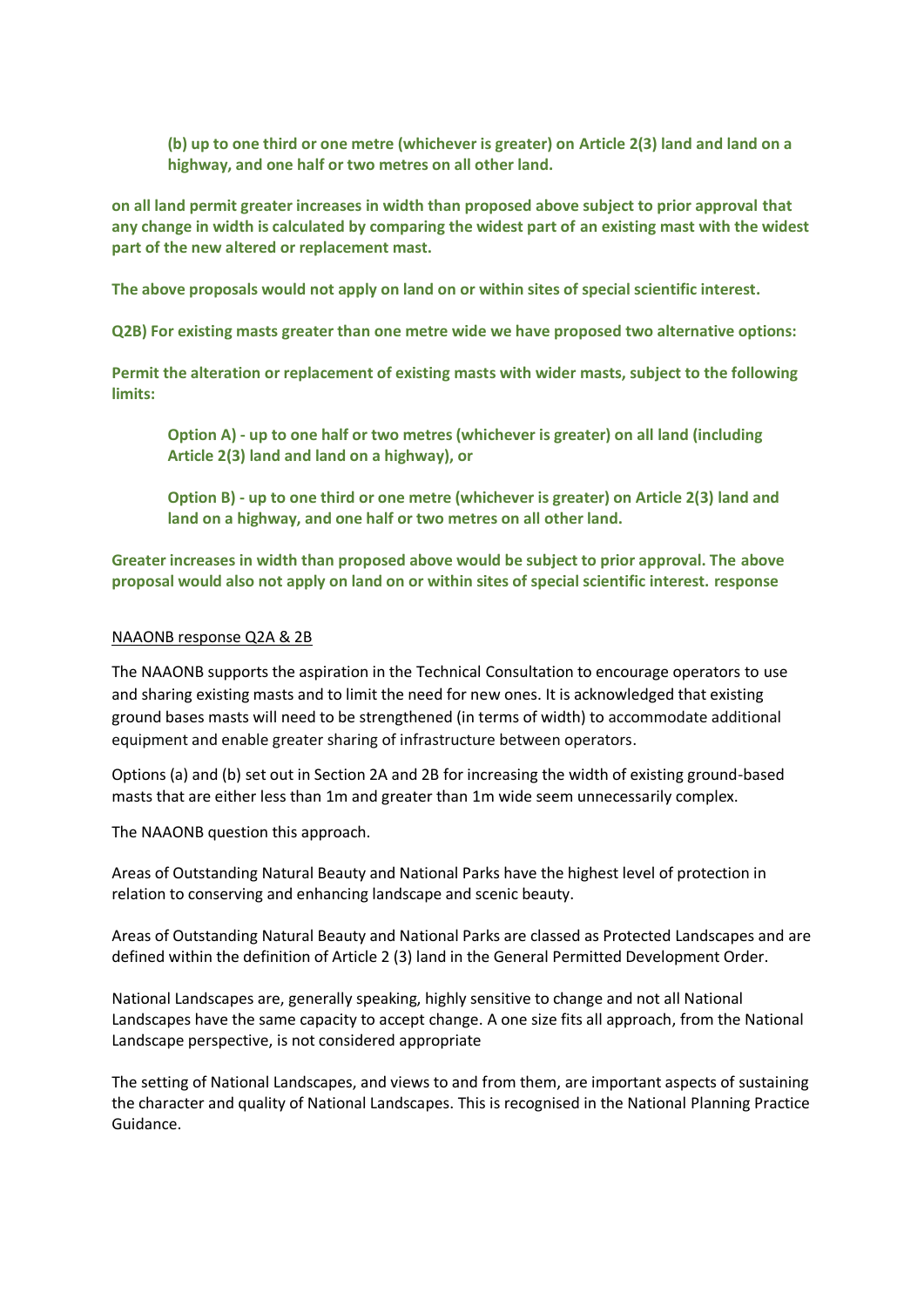The NAAONB has already highlighted the shortfall of the Prior Approval process in our response to Q1 in relation to AONB teams and AONB Partnerships or Boards.

The removal of the need to obtain prior approval for all the options proposed in 2A fails to acknowledge the sensitivities and differences between National Landscapes, their sensitivity to accommodate change or the contribution that the land within the setting makes towards the character and quality of the National Landscapes.

Even if the need to obtain prior approval is removed, Statutory Undertakers must meet their obligations under Section 85 of the Countryside and Rights of Way Act 2000. Section 85 obligations are separate to Planning requirements.

Section 85 (1) which applies to Statutory Undertakers states 'In exercising or performing any functions in relation to, or so as to affect, land in an area of outstanding natural beauty, a relevant authority shall have regard to the purpose of conserving and enhancing the natural beauty of the area of outstanding natural beauty.'

It would be much harder for Electronic Communications Operators to demonstrate compliance with this duty if the need for prior approval is removed.

The prior approval / prior notification processes require a planning authority case officer to undertake an assessment that is remarkably similar to an assessment for a planning application.

From a National Landscapes perspective, the NAAONB's preferred position is that it would be simpler to retain permitted development rights for very small masts and ground equipment packages, with the rest needing a full planning application, for proposals within National Landscapes rather than the graduated approach with varied steps and sizes for different types of land set out in the consultation proposals.

While the NAAONB's preferred position is the simpler approach set out in our response to Q3 below, from the 2 options proposed in Q2B, if the need for prior approval is to be removed then the NAAONB's preferred option would be option B.

This is conditional on the NAAONB having representation on the Operators Working group and the Code of Practice being amended to reflect all the issues that operators will need to consider when proposing mast proposals within National Landscapes or within their setting.

The NAAONB welcome the proposal to retain the need for prior approval for applications to increase the width of existing ground-based masts which exceed the limits laid out in 2B in the consultation.

**Q3. The Government has committed to make it easier to strengthen existing masts without the need for prior approval to be given by the local planning authority. This is to encourage use and sharing of existing masts and so limit the need for new ones.**

**To implement this, the consultation is proposing** 

**To permit the alteration or replacement of existing masts up to a new height of 25 metres, without the need for prior approval, outside of Article 2(3) land.** 

**The Government is also proposing to align permitted development height limits for alterations to existing masts with those proposed for new masts. This would permit the alteration or replacement of existing masts subject to the following limits:**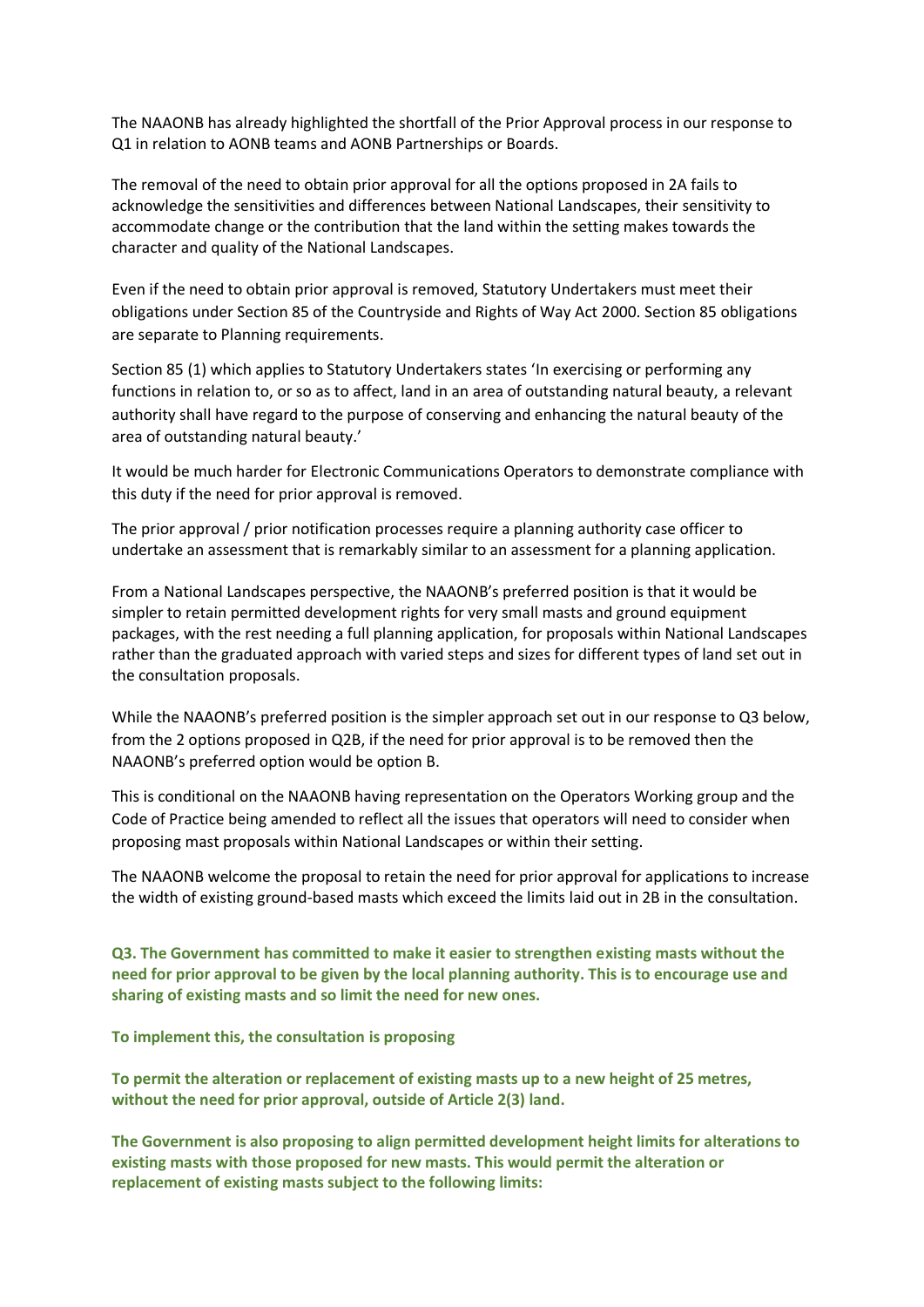- **on Article 2(3) land and land on a highway, up to a new height of 25 metres subject to prior approval;**
- **on all other land, 25m and up to a new height of 30 metres, subject to prior approval;**

# **The above proposals would not apply on land on or within sites of special scientific interest.**

# NAAONB response to Q3

The NAAONB support the aspiration in the Technical consultation to encourage operators to use and sharing existing masts and to limit the need for new ones. It is acknowledged that existing groundbased masts will need to be strengthened (in terms of height) to accommodate additional equipment and enable greater sharing of infrastructure between operators.

The NAAONB has concerns about the proposed amendments to height limits being proposed in the consultation that would permit the alteration or replacement of existing masts on land outside of Article 2(3) land up to a new height of 25 metres, without the need for prior approval. This is because that amendment would apply to land within the of setting of Protected Landscapes. The setting of National Landscapes, including views to and from them, are important aspects of sustaining the character and quality of National Landscapes. This is recognised in the National Planning Practice Guidance.

Without the retention for the need for prior approval for proposals for altered or replacement masts up to 25m tall outside Article 2(3), it is not clear how the contribution that land in the setting makes towards the character and quality of the National Landscapes will be considered.

The removal of the need for Prior Approval also removes all opportunities for AONB teams, Partnership or Boards to independently review and influence the siting and design of such schemes.

The NAAONB also has concerns about the proposals to align permitted development height limits for alterations to existing masts with those proposed for new masts. This would permit the

(1) alteration or replacement of existing masts on Article 2(3) land and land on a highway, up to a new height of 25 metres and

(2) on all other land, 25m and up to a new height of 30 metres; both would be subject to prior approval

Areas of Outstanding Natural Beauty and National Parks have the highest level of protection in relation to conserving and enhancing landscape and scenic beauty. Areas of Outstanding Natural Beauty and National Parks are classed as Protected Landscapes and are defined within the definition of Article 2 (3) land in the General Permitted Development Order.

With regards proposal (1) it must be recognised that National Landscapes are highly sensitive to change and not all National Landscapes have the same capacity to absorb change. A one size fits all approach does not take account of the character and sensitivities of different landscapes and so, from the National Landscape perspective, is not considered appropriate. The capacity and subsequent thresholds for any given AONB to safely accommodate further telecommunication infrastructure without causing detrimental harm may vary considerably from landscape to landscape and from site to site – often depending upon an area's special qualities and its distinctive sense of place.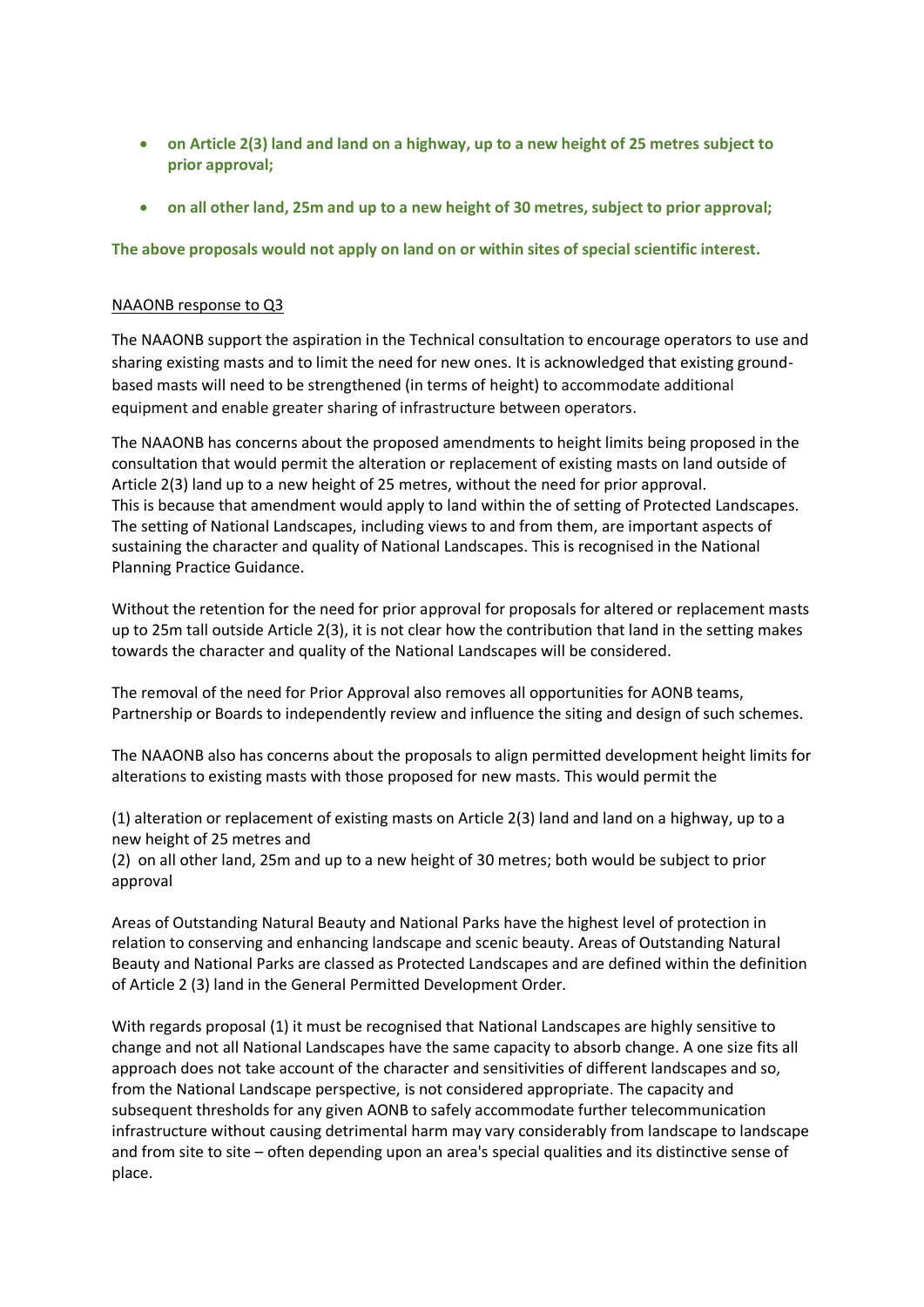Permitting extensions to existing masts of up to 25m, even if the need for prior approval is retained, will be unlikely to accord with the primary purpose of designation i.e. to conserve and enhance landscape and scenic beauty in Protected Landscapes, including Areas of Outstanding Natural Beauty, as required by paragraph 172 of the NPPF.

The NAAONB's concern about the 2<sup>nd</sup> proposal to permit a height increase to 30m [from 25m] outside Article 2(3) land is that the proposal misses the important function that land within the setting of AONBs plays in defining the character and quality of the Protected Landscape. The often expansive outward views from an AONB are often listed within an area's special qualities and a component of its natural beauty. The proposal is potentially in conflict with the requirements of Paragraph 041 of the National Planning Practice Guidance.

While the intention is to encourage site sharing, the proposals are generally silent on the cumulative impacts of proposals for altered or replacement masts and new masts on Protected Landscapes or their setting.

The prior approval / prior notification processes require a planning authority case officer to undertake an assessment that is remarkably similar to an assessment for a planning application. The NAAONB has already highlighted the shortfalls of the Prior Approval process in our response to Q1 in relation to AONB teams and AONB Partnerships or Boards.

The lack of a formal consultation requirement removes the opportunity for AONB teams and AONB Partnerships or Boards to influence decisions on the siting, design, colour and any additional landscaping recommendations for enhancing electronic communications schemes within the nationally designated landscapes.

From a National Landscapes perspective, the NAAONB's position is that it would be simpler to keep Permitted Development Rights and limit height increases for altered and replacement masts on Article 2(3) land to 15m maximum with all other proposals requiring a full planning application, rather than the graduated approach with varied steps and sizes for different types of land as proposed in the consultation.

If this approach is not considered appropriate, the NAAONB recommend that current Permitted Development Rights for altered and replacement masts on Article 2(3) land remain unchanged. This is conditional on AONB representatives being included on this Electronic Communications Operators Working Group.

It is essential that the Code of Practice is strengthened if existing Permitted Development Rights are to be relaxed as suggested. Although the consultation is not seeking views on the Code of Practice, the NAAONB welcome the intention to increase the focus on the siting and design of new communications infrastructure within any forthcoming amended Operators Code.

#### **New ground-based masts**

**Q 6. While mobile network operators have committed to share sites wherever possible and work together through joint ventures to reduce the visual impact of networks, new masts will also be necessary to provide greater mobile coverage and support the deployment of 5G. The use of taller masts enables a greater coverage footprint from fewer mast sites and allow multiple operators' equipment to be accommodated on a single mast.**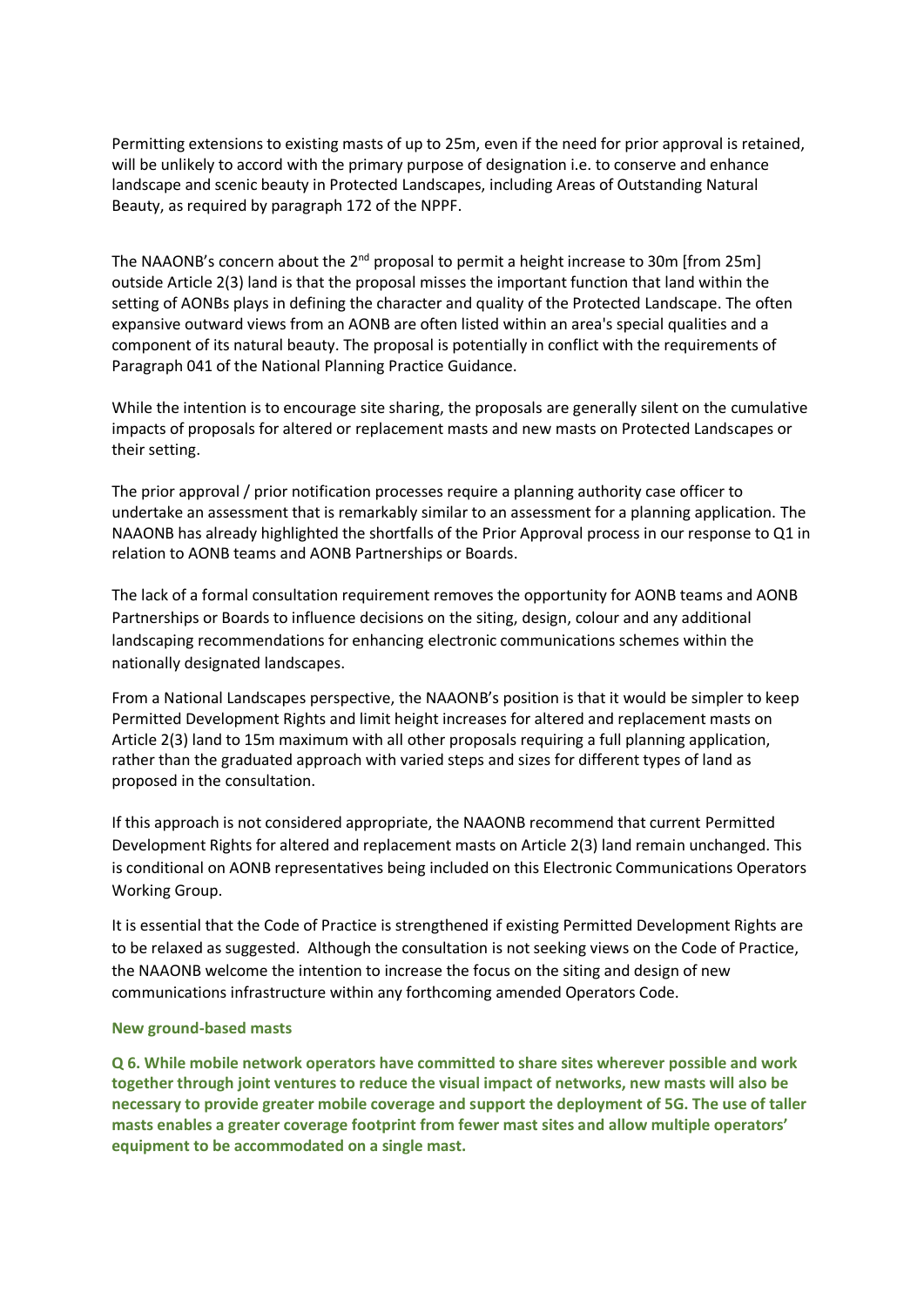**The Government has committed to enable higher masts, subject to prior approval. This is to support deployment of 5G, extend mobile coverage and to support the sharing of masts.**

**To implement this, the consultation is proposing:**

**On Article 2(3) land, and land which is on a highway, to permit new ground-based mast up to 25 metres in height, subject to prior approval** 

**On all other land, to permit new ground-based mast up to 30 metres in height, subject to prior approval** 

**The above proposals would not apply on land on or within SSSIs**

#### NAAONB response to Q6

The NAAONB support the aspiration in the Technical Consultation to encourage operators to use and share existing masts. We recognise that new masts will be needed to provide greater mobile coverage and to support the deployment of 5G and that the delivery of taller masts can reduce the overall number of new masts needed.

In sensitive landscapes, a larger number of smaller masts may be less harmful than fewer larger masts; that is a reason why the National Landscapes should be engaged at the early stages of network and mast planning.

The NAAONB has concerns about the proposals for new masts which would permit

(1) new masts on Article 2(3) land and land on a highway, up to a new height of 25 metres and (2) on all other land, 25m and up to a new height of 30 metres; both would be subject to prior approval

With regards proposal (1) it must be recognised that National Landscapes are highly sensitive to change and not all National Landscapes have the same capacity to absorb change. As stated in our response to Q2 & Q3, a one size fits all approach from the National Landscape perspective, is not considered appropriate.

Areas of Outstanding Natural Beauty and National Parks have the highest level of protection in relation to conserving and enhancing landscape and scenic beauty. Areas of Outstanding Natural Beauty and National Parks are classed as Protected Landscapes and are defined within the definition of Article 2 (3) land in the General Permitted Development Order.

Permitting the installation of new masts of up to 25m high, even if the need for prior approval is retained, will be unlikely to accord with the primary purpose of designation i.e. to conserve and enhance landscape and scenic beauty in Protected Landscapes, including Areas of Outstanding Natural Beauty, as required by paragraph 172 of the NPPF.

The NAAONB's concern about the 2<sup>nd</sup> proposal to permit a height increase to 30m [from 25m] outside Article 2(3) land misses the important function that land within the setting to AONBs plays in defining the character and quality of the Protected Landscape. This is potentially in conflict with the requirements of the Paragraph 041 of the National Planning Practice Guidance.

While the intention is to encourage site sharing, none of the proposals consider the cumulative impacts of new masts and altered or replacement masts proposals on Protected Landscapes or their setting.